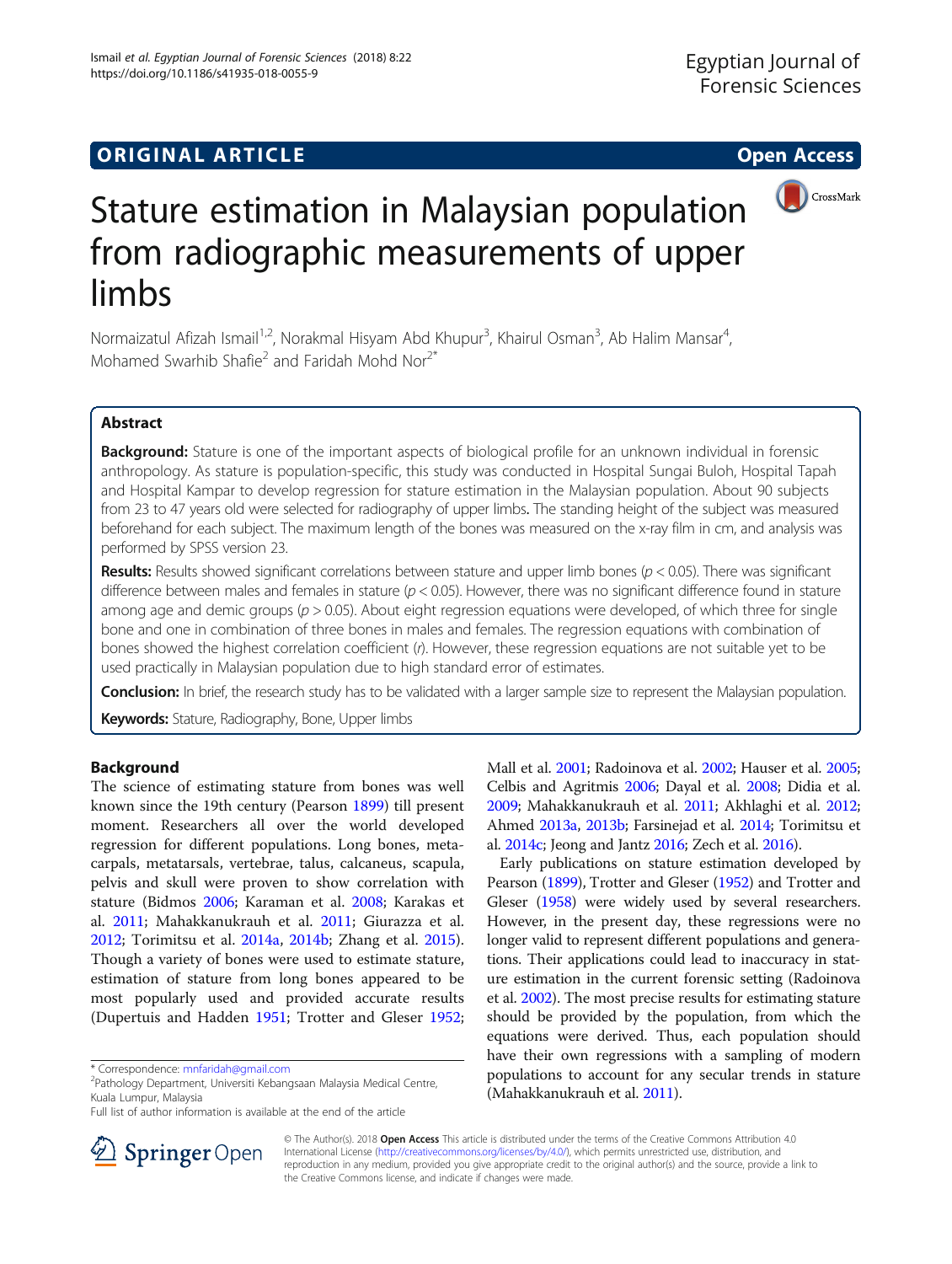There were various methods used by researchers for stature estimation depending on the available resources. Most researchers used direct measurements on bones such as the Terry's collection (Hunt and Albanese [2005](#page-4-0)), Dart's collection (Dayal et al. [2009\)](#page-4-0), Giraudi's collection (Giraudi et al. [1984](#page-4-0)) and Hamann-Todd's collection (Mensforth and Latimer [1989\)](#page-4-0). Recent studies used x-ray and scan due to the new upcoming technology and availability of skeletal collections (Muñoz et al. [2001;](#page-4-0) Sarajlić et al. [2006](#page-4-0); Petrovečki et al. [2007](#page-4-0); Hasegawa et al. [2009](#page-4-0); Amal Hayati et al. [2011;](#page-4-0) Farsinejad et al. [2014](#page-4-0)). The most advanced method was to perform post mortem computed tomography (PMCT), as it is in line with the growing use of virtual autopsy worldwide (Giurazza et al. [2012](#page-4-0); Giurazza et al. [2013](#page-4-0); Torimitsu et al. [2014a](#page-4-0), [2014b](#page-4-0); Hishmat et al. [2015](#page-4-0); Zhang et al. [2015\)](#page-4-0). Although direct measurements on bones gave more accurate results compared to that with radiography (Hauser et al. [2005](#page-4-0)), direct measurement has not been adopted in Malaysia due to the limited number of skeletal collections.

Estimation of stature is an important indicator to help in establishing the biological profile of skeletal remains in medicolegal investigations. In this study, predictive formulae were constructed based on radiographic measurements of maximum length of humerus, radius and ulna. The aim of this study was to develop regression equations to estimate stature of Malaysian adults from radiographic measurements of upper limbs.

## Materials and methods

## Subjects

A total of 90 healthy Malaysian adults comprised 50 males and 40 females, from 23 to 47 years of ages, were randomly selected from the Radiology Department. The ethical approval was obtained from the Institutional Ethics Committee (NMRR-09-1040-4976). Consent from all subjects was obtained prior to the study. Subjects with history of trauma, surgery of upper limb and/or past history of prolonged illness were excluded from the study. The living stature of the subject was measured by using the standard height measurement scale (Portable Leicester Stadiometer) taken in centimetre (cm) (in two decimal places). The subjects were required to stand erect in an anatomical position (Saladin [2007](#page-4-0)). As the diversity in demic groups is challenging, ambiguous or mixed demic groups were excluded as studies proved that genetic and dietary may contribute to the difference in body build and growth (Shields [2007](#page-4-0)).

## Radiographic technique for bone measurement

The X-rays for left and right hands were taken for each subject. A custom-made aluminium ruler scale (49 cm long, 47 cm length) was placed on the scanning film alongside the upper limb for measurements. The position of the

side marker (left or right) against the feature was marked, and the exposure limit was set at 40 to 50 kvp (kilovoltage peak) or 4 to 5 mAs (miliamperage per second).

The maximum length of humerus was measured from the head of the humerus to trochlea. The maximum length of radius was taken from radial head to the tip of the styloid process. The maximum length of ulna was taken from olecranon to the tip of styloid process. All measurements on both sides were recorded in cm (two decimal places) (Saladin [2007\)](#page-4-0).

### Statistical analysis

The data was analysed by SPSS version 23.0 for Windows. The descriptive statistics were analysed by One-way ANOVA (post-hoc) to evaluate, whether the means of all groups (Malays, Chinese and Indians) was different for different parameters (lengths of humerus, radius and ulna). The Shapiro Wilk test was used to determine if the three data sets showed a normal distribution. The Pearson's correlation analysis was used to see the correlations between stature and the parameters. Single and multiple regression analysis were used to predict stature based on single and multiple parameters, respectively. Only measurements from the left side were accounted for in the regression equation analysis. The right side measurement was used, only when the left side was not available due to fractures or deformity. The study was validated by testing the regression against 10 randomly selected subjects for comparison with true stature.

# Results

The Shapiro-Wilk test showed that the data ( $n = 90$ ) were normally distributed. The males  $(n = 50)$  were subcategorised into three different demic groups (Malay = 20, Chinese = 7, Indian = 23). Similarly, the females  $(n = 40)$ were subcategorised into three demic groups (Malay = 20, Chinese  $= 7$ , Indian  $= 23$ ). Results showed that stature was significantly different between male and female ( $p < 0.05$ ). The mean stature of male was 168.24 cm, which was higher than the female (155.69 cm). However, there was no significant difference among the demic groups of Malay, Chinese and Indian in stature ( $p > 0.05$ ).

There was no significant difference in stature with age or with different sides of the body. The minimum and maximum ages for males were 23 years and 47 years, respectively. In females, the minimum and maximum ages were 23 years and 44 years, respectively. The age distribution was normal. The results showed that with increased age, the stature did not increase in persons between 23 and 47 years of age.

The Pearson's correlation showed that stature was correlated with all the parameters namely, maximum lengths of humerus, radius and ulna ( $p < 0.05$ ). The minimum, maximum and mean values for all measurements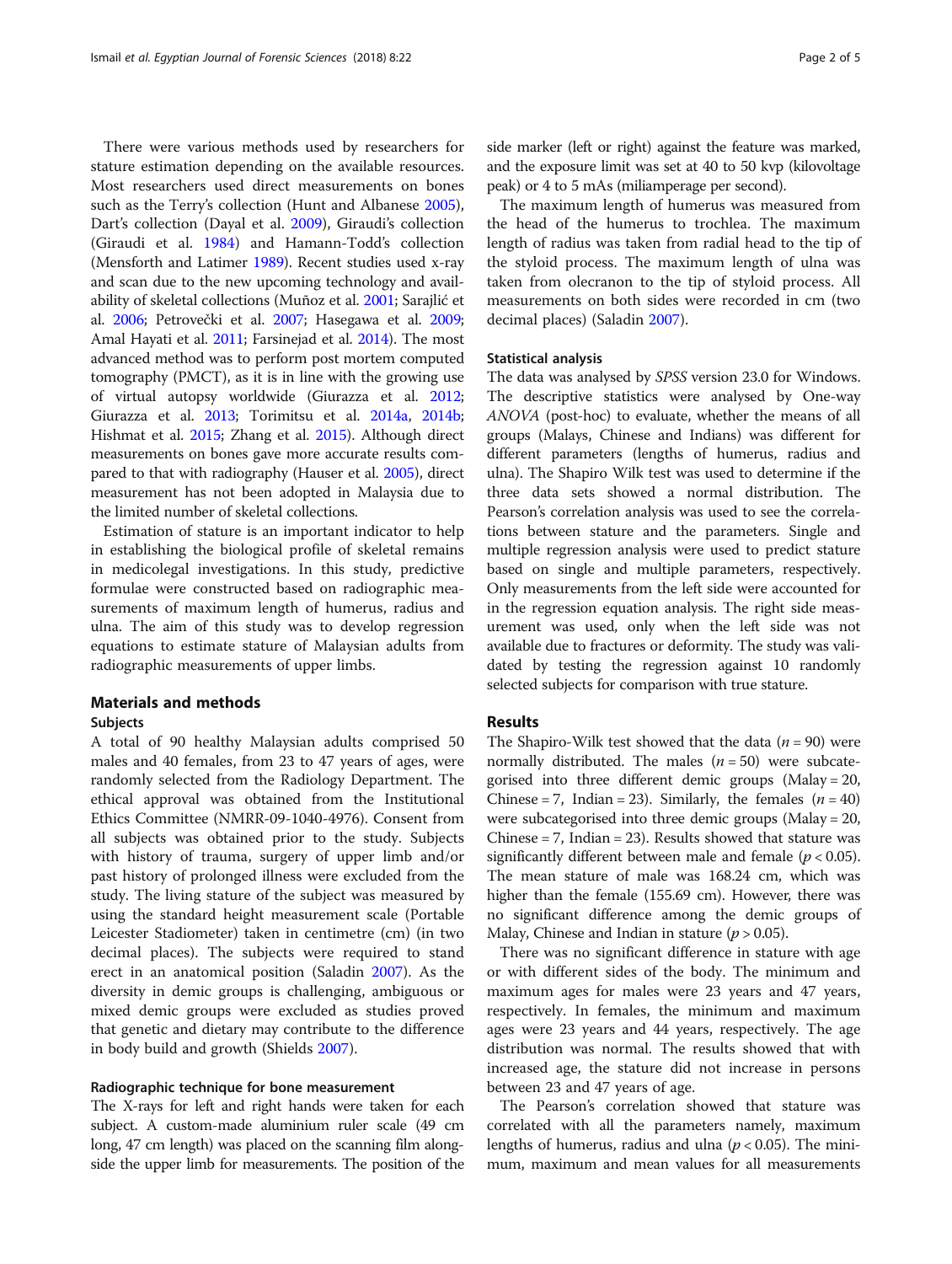and living stature were tabulated (Table 1). The regression equations for stature estimation were presented (Table 2). The single linear regression equations were developed if there was only one bone available for stature estimation. The multiple regression equations were developed for multiple bones to increase its accuracy.

In different sex, the correlation differed in several aspects for instance, humerus showed the highest correlation  $(r = 0.64)$  with stature in female, but showed the least correlation  $(r = 0.44)$  in males for single linear regression equations. However, when humerus, radius and ulna were used in combination, the correlation coefficient was high in both sexes  $(r = 0.71$  in male,  $r = 0.72$ in female). The regression equation with the highest accuracy was indicated by the lowest standard error of estimate (SEE). In simple linear regression, the lowest SEE was based on radius in female (SEE =  $10.33$ ). In multiple regression, the highest correlation with stature was achieved in female  $(r = 0.72)$ .

For comparison, the mean of estimated stature was compared with the mean of true stature by paired T-test (Table 3). The results showed no significant difference between true and estimated stature in both single and multiple regressions (Table [4](#page-3-0)). The statistical results indicated that estimated statures were in good approximation with true statures. The maximum difference between true and estimated stature in both single linear and multiple regression equations showed large differences i.e. 8.96 and 9.33 cm, respectively.

# **Discussion**

In the present study, Malaysian males were found to be taller than females. Results showed significant differences in stature between males and females. There was no difference among the demic groups of Malay, Chinese and Indian. The results were in accordance with a study in similar population using radiograph on lower limbs (Amal Hayati et al. [2011](#page-4-0)). The agreement of results between this study and the literature was probably attributed to similar population used and their small sample size. Interestingly, the demic groups in Malaysia are

Table 1 Descriptive Statistics of Measurements

|         |        | Ν  | Minimum | Maximum | Mean   | Std. Deviation |
|---------|--------|----|---------|---------|--------|----------------|
| Stature | Male   | 50 | 149.55  | 188.35  | 168.24 | 6.93           |
|         | Female | 40 | 142.20  | 166.60  | 155.69 | 5.78           |
| Humerus | Male   | 50 | 26.15   | 33.35   | 30.66  | 1.72           |
|         | Female | 40 | 22.40   | 31.25   | 27.71  | 1.74           |
| Radius  | Male   | 50 | 24.85   | 31.60   | 28.92  | 1.69           |
|         | Female | 40 | 20.75   | 29.70   | 26.03  | 1.94           |
| Ulna    | Male   | 50 | 24.95   | 33.25   | 29.28  | 1.69           |
|         | Female | 40 | 21.60   | 29.40   | 26.56  | 1.79           |

Table 2 Regression equations for male and female

|         | Regression |     |                                          | SEE    | R    | $R^2$ | F     |
|---------|------------|-----|------------------------------------------|--------|------|-------|-------|
| Male    |            |     |                                          |        |      |       |       |
| Stature | 113.657    | $+$ | 1.780 Hu                                 | ±15.99 | 0.44 | 0.20  | 11.69 |
| Stature | 89.816     | $+$ | 2.711 Ra                                 | ±12.82 | 0.66 | 0.44  | 37.54 |
| Stature | 87.148     | $+$ | 2.769 U                                  | ±12.73 | 0.68 | 0.46  | 40.73 |
| Stature | 71.021     | $+$ | (0.691 Hu<br>$+1.025$ Ra<br>$+ 1.584$ U) | ±15.10 | 0.71 | 0.50  | 15.61 |
| Female  |            |     |                                          |        |      |       |       |
| Stature | 97.196     | $+$ | 2.111 Hu                                 | ±11.51 | 0.64 | 0.40  | 25.91 |
| Stature | 111.424    | $+$ | 1.700 Ra                                 | ±10.33 | 0.57 | 0.33  | 18.48 |
| Stature | 104.415    | $+$ | 1.931 U                                  | ±11.96 | 0.60 | 0.36  | 21.02 |
| Stature | 82.116     | $+$ | (0.905 Hu<br>$+0.377$ Ra<br>$+ 1.433$ U) | ±11.96 | 0.72 | 0.52  | 12.73 |

Hu Humerus, Ra radius, U Ulna

complex in nature as some Malaysians were descendants from mixed marriage. For instance, Chindian is an offspring of Chinese and Indian. This information was missed during the study as the family tree was excluded from the profile of each subject.

Small sample size  $(n = 90)$  was a limitation in this study. However, it is a common issue in stature estimation studies. Several studies were done on limited number of sample populations. For instance, studies were done in the Croatian population ( $n = 40$ ), Bosnian ( $n = 50$ ), Iranian  $(n = 101)$  and Spain population  $(n = 104)$ (Petrovečki et al. [2007;](#page-4-0) Sarajlić et al. [2006](#page-4-0); Farsinejad et al. [2014;](#page-4-0) Muñoz et al. [2001](#page-4-0)). It is noteworthy that these were preliminary studies, which require further research for validation. Additionally, a study on the Japanese population used a relatively big sample size  $(n = 434)$ , which is commendable (Hasegawa et al. [2009](#page-4-0)).

The present study proved that anthropometric measurements did not show any difference between the left

Table 3 Comparison of true stature with estimated stature using linear regression and multiple regression equations

| Hu    | Ra    | U     | True<br>stature | Stature<br>using<br>single<br>regression | Differences Stature | using<br>multiple<br>regression | Differences |
|-------|-------|-------|-----------------|------------------------------------------|---------------------|---------------------------------|-------------|
| 28.6  | 22.65 | 24.15 | 154.00          | 149.93                                   | $-4.07$             | 147.12                          | $-6.88$     |
| 29.2  | 23.05 | 24.75 | 158.00          | 150.61                                   | $-7.39$             | 148.67                          | $-9.33$     |
| 24.6  | 20.75 | 21.6  | 142.20          | 146.70                                   | 4.50                | 140.44                          | $-1.76$     |
| 28.75 | 27.65 | 28.2  | 164.40          | 158.43                                   | $-5.97$             | 158.47                          | $-5.93$     |
| 29.2  | 28.6  | 28.2  | 162.60          | 160.04                                   | $-2.56$             | 158.83                          | $-3.77$     |
| 27.6  | 24.45 | 25.6  | 152.45          | 152.99                                   | 0.54                | 151.19                          | $-1.26$     |
| 28.6  | 26.6  | 29.25 | 156.65          | 156.64                                   | $-0.01$             | 160.53                          | 3.88        |
| 27.65 | 26.4  | 28.1  | 160.00          | 156.30                                   | $-3.70$             | 157.77                          | $-2.23$     |
| 25.8  | 24.2  | 23.3  | 143.60          | 152.56                                   | 8.96                | 145.71                          | 2.11        |
| 26.2  | 28.6  | 28.25 | 158.35          | 160.04                                   | 1.69                | 158.95                          | 0.60        |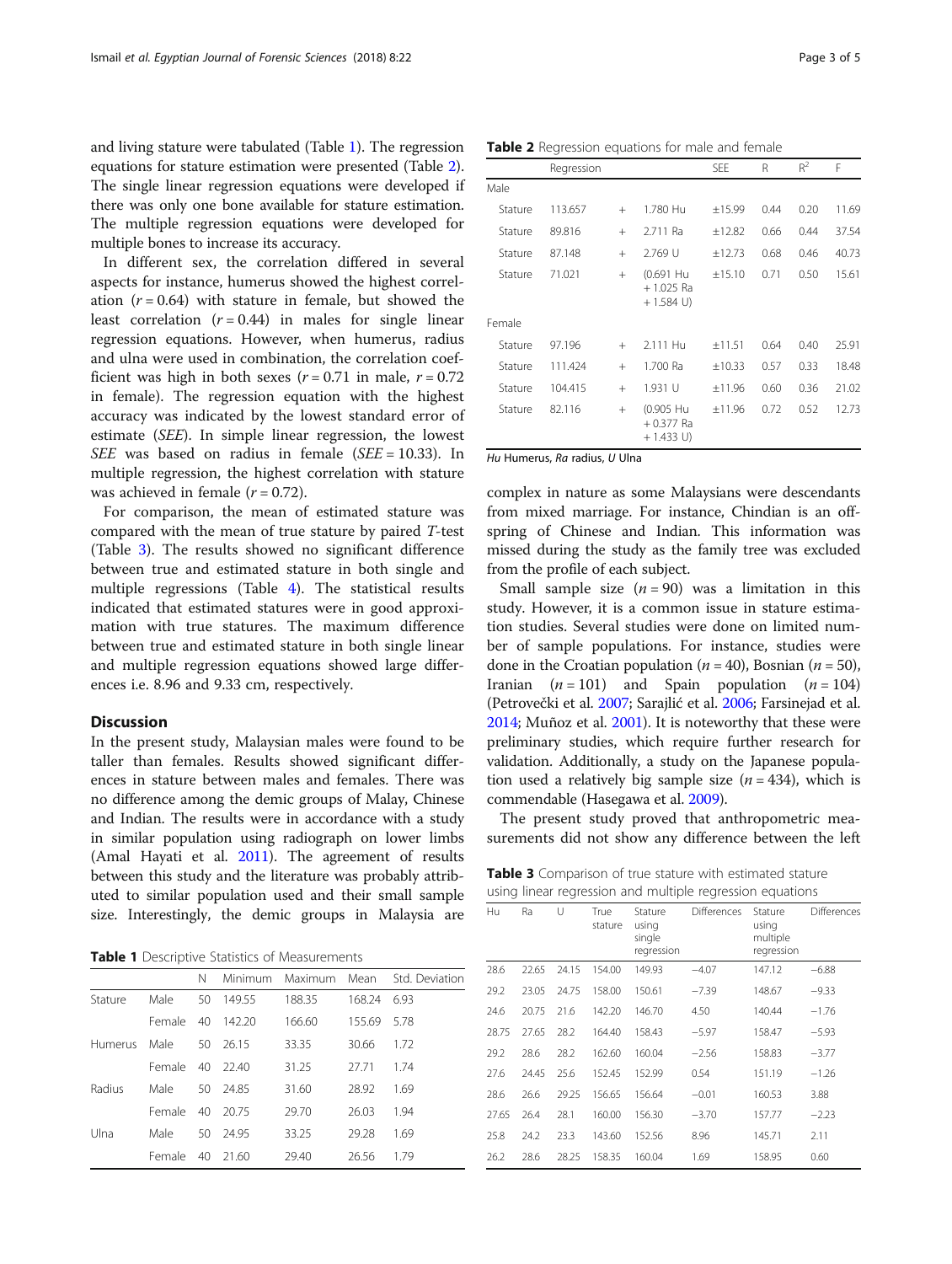<span id="page-3-0"></span>

| Table 4 Paired T-test between true and estimated stature |  |
|----------------------------------------------------------|--|
|----------------------------------------------------------|--|

|        | Paired Samples T-Test                               |     |                    |     |                                                                               |       |       |    |                    |
|--------|-----------------------------------------------------|-----|--------------------|-----|-------------------------------------------------------------------------------|-------|-------|----|--------------------|
|        |                                                     |     | Paired Differences |     |                                                                               |       |       | df | Sig.<br>(2-tailed) |
|        |                                                     |     |                    |     | Mean Std. Deviation Std. Error Mean 95% Confidence Interval of the Difference |       |       |    |                    |
|        |                                                     |     |                    |     | Lower                                                                         | Upper |       |    |                    |
| Pair 1 | True stature – Est stature (single)                 | .80 | - 4.99             | -57 | $-2.77$                                                                       | 4.37  | .5079 |    | .62                |
|        | Pair 2 True stature – Est stature (multiple) $2.45$ |     | 4.12               | .30 | $-49$                                                                         | 5.40  | 1.89  | O) | .09                |

or right arm. The literature showed no difference between different sides of the arm (Trotter and Gleser [1952](#page-4-0); Petrovečki et al. [2007;](#page-4-0) Hasegawa et al. [2009;](#page-4-0) Amal Hayati et al. [2011\)](#page-4-0). Thus, this research used only the left arm to develop regressions. Several studies used only one side measurement (Choi et al. [1997](#page-4-0); Muñoz et al. [2001](#page-4-0); Amal Hayati et al. [2011](#page-4-0); Farsinejad et al. [2014](#page-4-0)). In the literature, the average values of both sides were used to develop regressions (Radoinova et al. [2002;](#page-4-0) Sarajlić et al. [2006;](#page-4-0) Petrovečki et al. [2007;](#page-4-0) Hasegawa et al. [2009](#page-4-0)). Also, a study proved that bilateral asymmetry existed whereby, the farmers tend to have stronger hands on the dominant side because of routine extraneous exercise (Krishan et al. [2010\)](#page-4-0). Thus, it is feasible to analyse both sides of extremities before taking into account, whether to use a single side or an average of both sides in developing regressions for a specific population.

In the literature, lower limbs were highly correlated with stature than the upper limbs (Trotter and Gleser [1952](#page-4-0); Choi et al. [1997;](#page-4-0) Muñoz et al. [2001](#page-4-0); Duyar and Pelin [2003](#page-4-0); Hasegawa et al. [2009](#page-4-0); Amal Hayati et al. [2011](#page-4-0); Giurazza et al. [2012](#page-4-0)). However, in most cases, the lower limbs were sometimes went missing, fractured and/or damaged at the time of discovery (Giurazza et al. [2012](#page-4-0)). In such conditions, upper limbs could provide alternatives for stature estimation. In this research, the best bone to be used was ulna in male  $(r = 0.68)$  and humerus in female (r = 0.64). Interestingly, Petrovečki et al. ([2007\)](#page-4-0) found similar results in female  $(r = 0.50)$ .

The utility of regression equation depends heavily on SEE value. The SEE in this study ranged from 10.33 to 15.99, which was higher than that in the literature (Table 5). However, the SEE in this study was comparable

Table 5 Comparison of Standard Error of Estimate (SEE) with other similar studies using x-ray on long bones

| SEE (cm)       |
|----------------|
| 3.48 to 4.44   |
| 2.00 to 5.21   |
| 2.63 to 4.45   |
| 3.6 to 3.9     |
| 14.78 to 18.73 |
| 10.33 to 15.99 |
|                |

with a study done in the Malaysian population (Amal Hayati et al. [2011](#page-4-0)). Both studies had limited sample size. Amal Hayati et al. ([2011](#page-4-0)) utilised only 32 subjects, and this study used 90 subjects. This present study was a preliminary study in the Malaysian population. The regression equations are not suitable yet to be used practically in Malaysian population due to high standard error of estimates. However, this study showed a great effort to develop regression equations for the Malaysian population. The regression can be developed further with extended sample size to provide reliable regression for stature estimation in the Malaysian population.

## Conclusion

In conclusion, regression equations were developed for stature estimation in male and female based on humerus, radius and ulna. The best parameters were ulna (in male) and humerus (in female). However, the regressions could be improved in future with larger sample size to better represent the diversity of the population. We will continue this research to validate the results in an extended sample for identification of human remains in Malaysia.

#### Abbreviations

cm: Centimetre; kvp: Kilovoltage peak; mAs: Miliamperage per second

#### Acknowledgements

Special thanks and sincere appreciation to the Directors of Hospital Sungai Buloh, Hospital Tapah, and Hospital Kampar. Special gratitude goes to all the subjects, who had given full cooperation in the conduct of the study.

#### Funding

None.

#### Availability of data and materials

Data will not be shared with public access.

#### Authors' contributions

NAI and NHAK: Data collector. KO: SPSS analyst. AHM and MSS: Check manuscript and give information. All authors read and approved the final manuscript.

#### Ethical approval and consent to participate

Ethical clearance was obtained from Ministry of Health, Malaysia (NMRR-09-1040-4976).

#### Consent for publication

Consent forms were given and signed by all subjects prior to participation.

#### Competing interests

The authors declare that they have no competing interests.